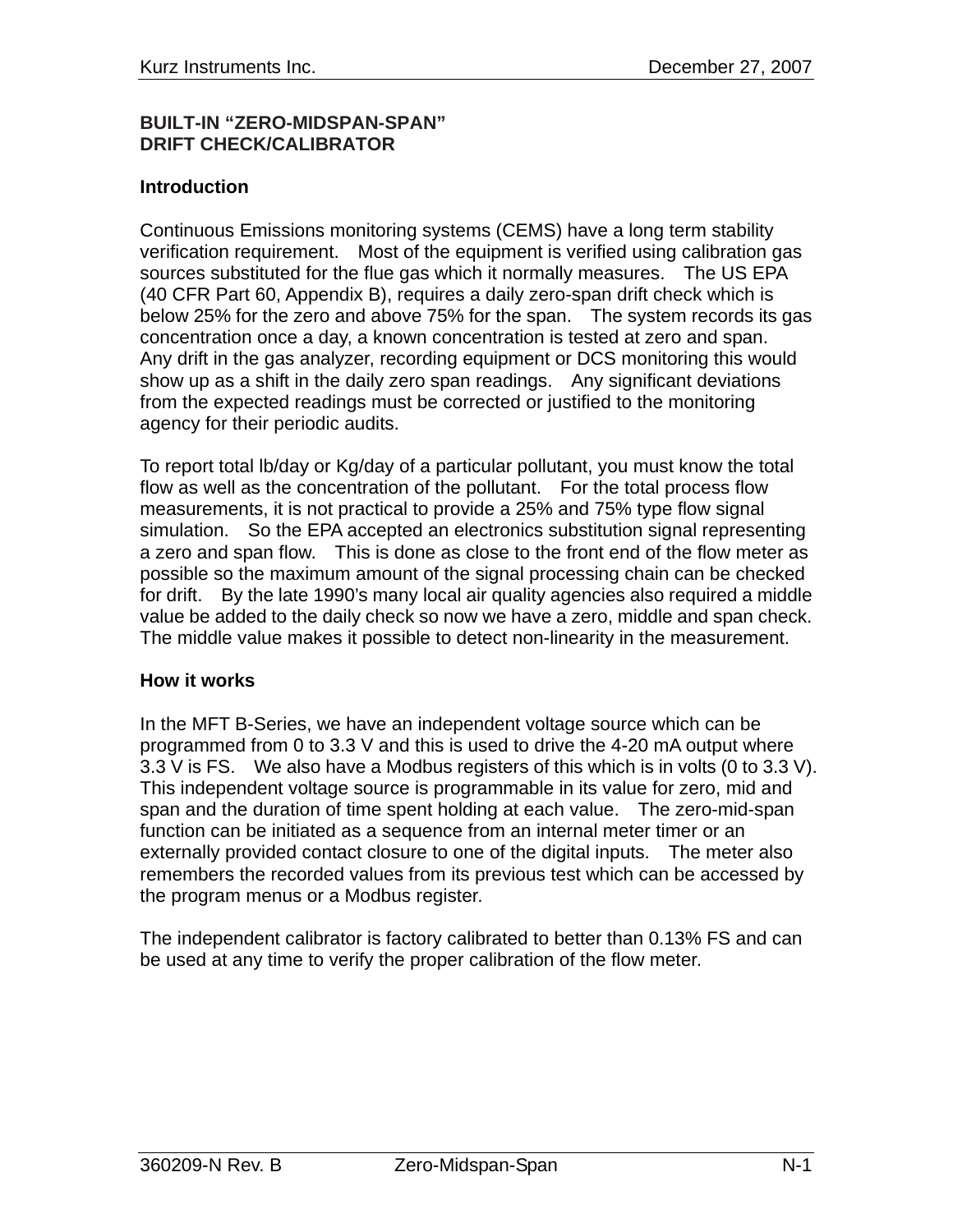## **How to use it**

The drift check feature must be configured for its amplitudes, duration and trigger conditions.

**WARNING: When the Drift Check is in progress, the 4-20 mA output will represents the percent of Full Scale that the Drift Check was configured, not the process flow reading or temperature..** 

## **Configurable Parameters**

Auto Drift check ON or OFF of the internal timer only. No effect on Modbus or DI triggers. Zero Drift Check Value % Full Scale (4-20 mA output current) Zero Drift Check Duration xx Seconds Mid Span Drift Check Value % Full Scale (4-20 mA output current) Mid Span Drift Check duration xx Seconds Span Drift Check Value % Full Scale (4-20 mA output current) Span Drift Check duration xx Seconds Interval Time xx hours (internal timer trigger only)

# **SETUP**

From the *Executive Mode*, press the **P** key to get in to the *Program Mode*. Enter the access code when prompted. Press the **P** key repeatedly until.

**PRESS E TO CHECK ZERO-SPAN DRIFT** 

Press the "**E**" key to accept the menu.

**SELECT TASK ^v SET DRIFT CHECK**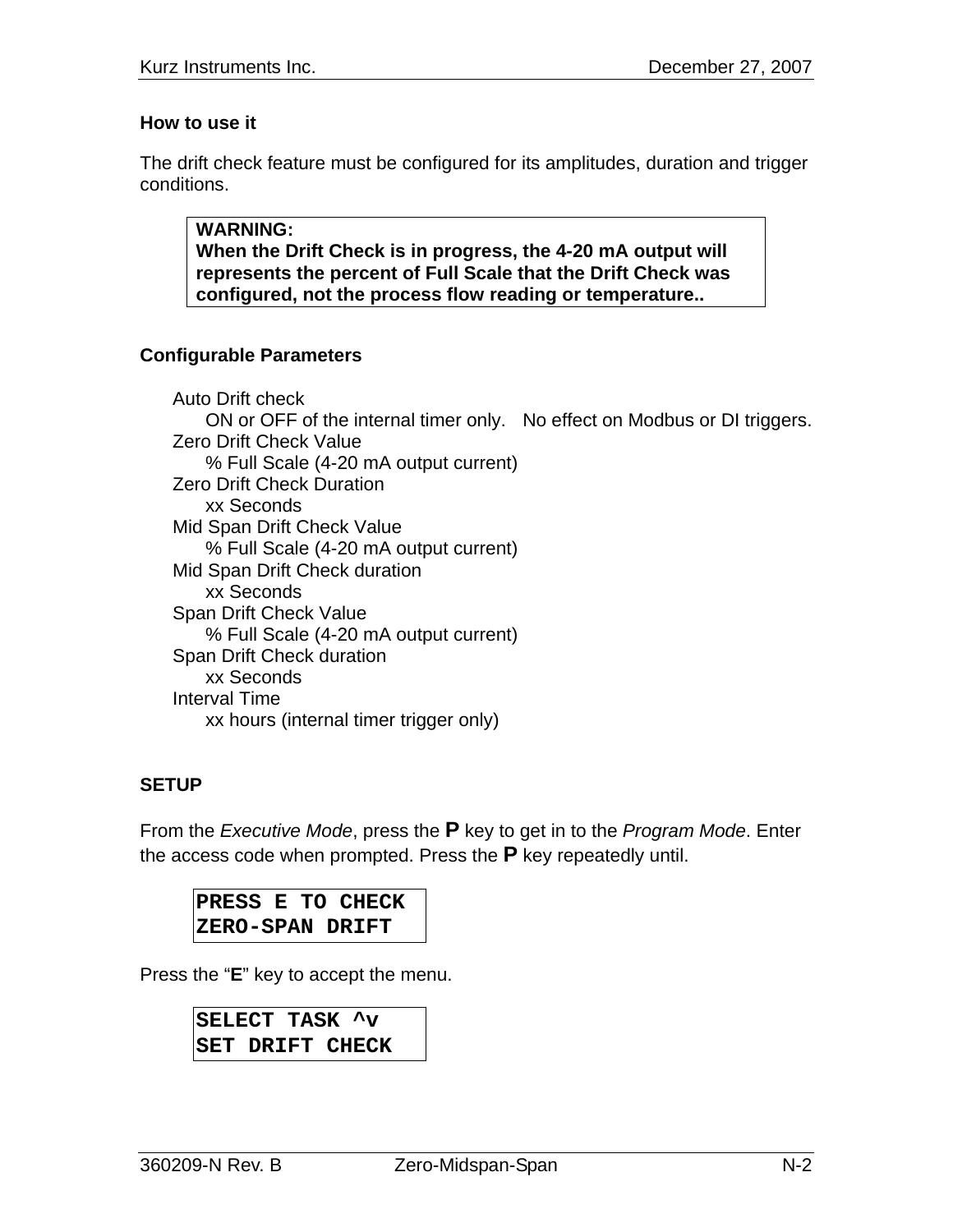At this menu you could select to run the drift check instead of configuring it by using the **^** or **v** keys or see the results of the last check in volts and % difference from previous test.

```
AUTO DRIFT CHECK 
^=ON v=OFF XXX
```
The above menu controls the internal timer only! It has no effect on triggering the function from Modbus or the external digital input. In other words, you can not turn off the Modbus or digital input triggers for the zero span drift check but you can control the internal timer triggers.

```
ENTER ZERO (%) 
VALUE = XX.XXX
```
The zero value is a % of the 4-20 mA output span (uses a 0 to 3.3 V input map). You enter a value like 10% which is actually 0.33 V input.

```
ENTER DURATION 
IN SEC XX
```
The duration is the time the 4-20 mA output is at the zero value programmed above before switching to the mid span %.

```
ENTER MIDSPAN(%) 
VALUE = XX.XXX
```
Same as for the zero value

```
ENTER DURATION 
IN SEC XX
```
Same as for the zero value

**ENTER SPAN (%) VALUE = XX.XXX** 

Same as for the zero value

**ENTER DURATION IN SEC XX** 

Same as for the zero value

**ENTER INTERVAL IN HOUR XX** 

The interval is used for the internal timer. If the internal "Auto-drift-check" timer is off, this interval is not active.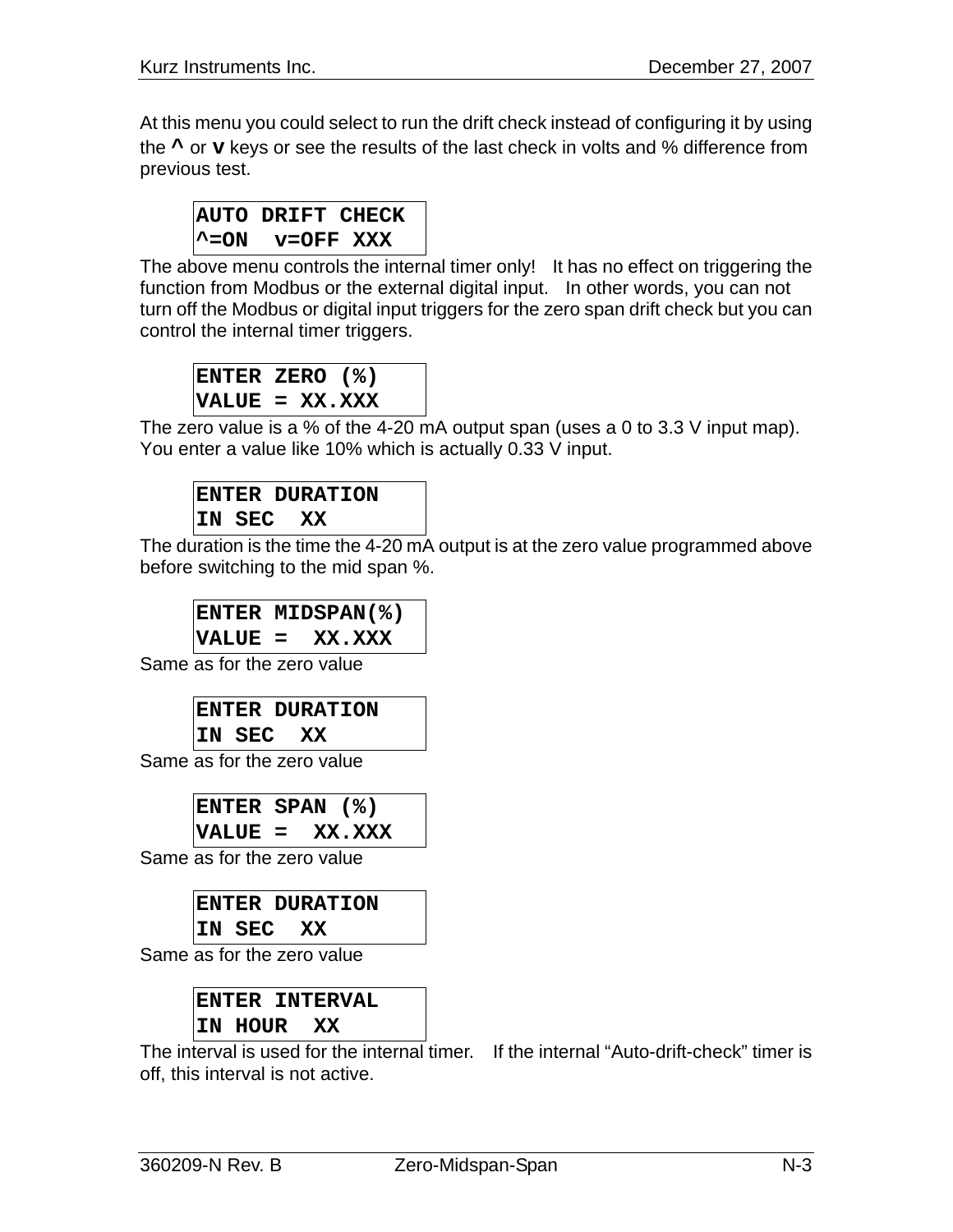## **Triggering**

There are three different ways to trigger the Zero-Mid-Span Drift check. They are Periodic Zero-Mid-Span Check, External Digital Input and MODBUS Write Coil Command. The duration of the zero, mid or span are controlled by the preset duration values.

## • **Periodic Zero-Mid-Span Check**

The Zero-Mid-Span Check can be periodically trigger by the Interval Time (configurable). To select this, the Auto Drift Check must be turned ON. When it is triggered, it will perform the Zero, Mid and Span sequence. Changing the value of the Interval Time can change the frequency.

## • **External Digital Input (MFT-B Digital Input 2)**

This trigger does not require that the Auto Drift Check be turned ON. When the MFT-B digital input 2 changes from high to low, the Zero-Mid-Span Check will start performing the Zero, Mid, Span sequence. While still busy performing the task, it does not accept new command. After the task is done, the next trigger will be when input will transition from high to low. If the Auto Drift Check is ON or doing the Periodic Zero-Mid-Span check, and the external input command is ON, it will perform the Drift Check immediately and do another one when the Auto Drift Check interval time is expired.

### • **Write Coil Command via MODBUS Protocol**

Using MODBUS Protocol, the individual Zero, Mid, Span or All can be trigger by writing a 1 to the MODBUS coil #0, coil #1, coil #2 or coil #3 (function code 05) respectively. This trigger does not require that the Auto Drift Check be turned ON. When a 1 is sent to MODBUS coil #0, coil #1, coil #2 or coil #3, the Zero, Mid, Span or Cycle (Zero-Mid-Span sequence) will trigger and start. While still busy performing the task, it does not accept new Drift Check start command. If the Auto Drift Check is ON or doing the periodic trigger, and MODBUS command is ON, it will perform the commanded drift check immediately and do another one when the Auto Drift Check Interval time has expired. The following are the MODBUS write coil commands:

MODBUS Coil #0  $\rightarrow$  triggers Zero drift check MODBUS Coil  $#1 \rightarrow$  triggers Mid drift check MODBUS Coil  $#2 \rightarrow$  triggers Span drift check MODBUS Coil  $#3 \rightarrow$  triggers Cycle drift check (Zero, Mid, and Span) MODBUS Coil  $#4 \rightarrow$  aborts any of the above states.